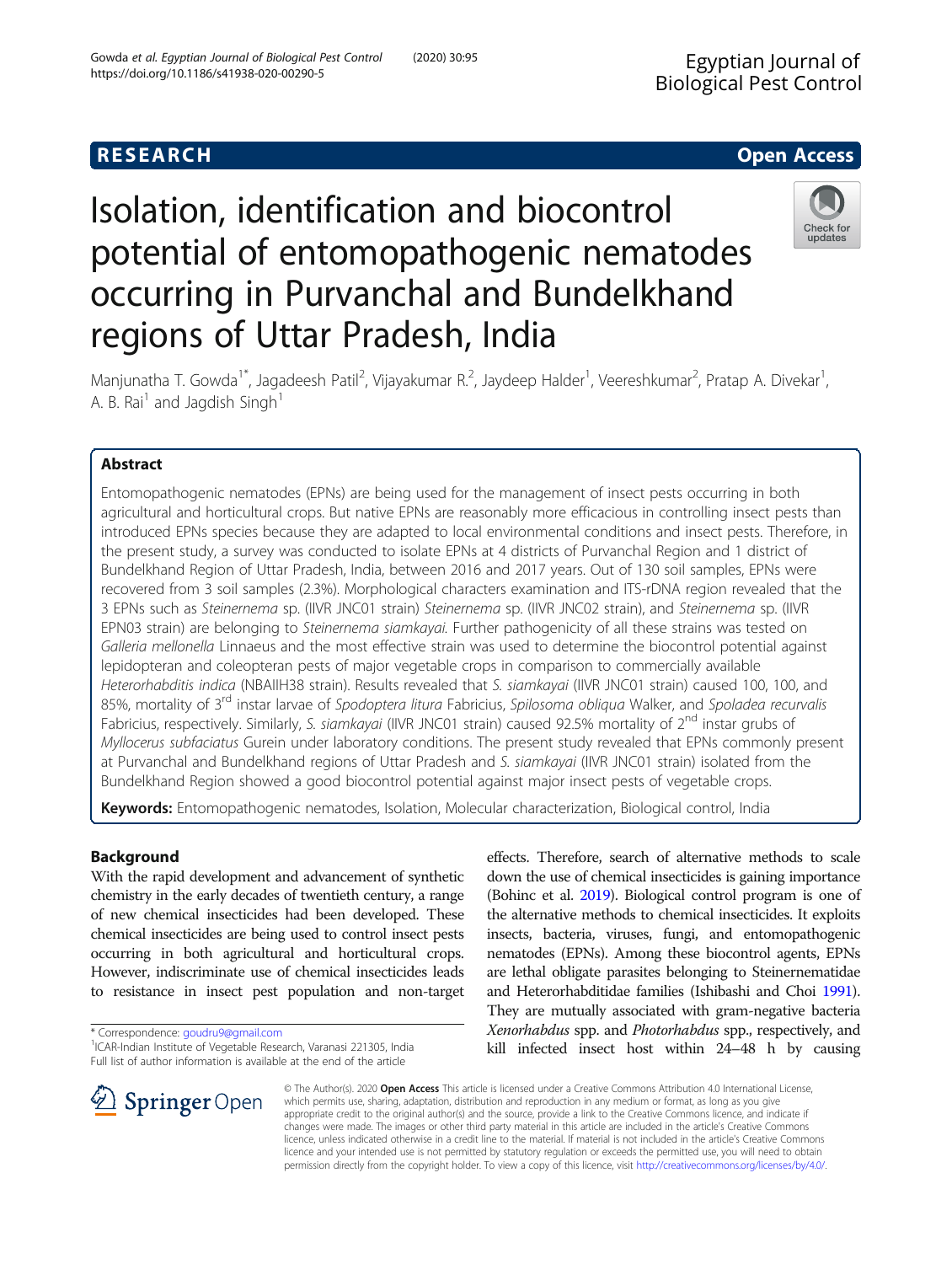septicemia (Ciche et al. [2006\)](#page-9-0). These nematodes naturally occur in soil and epigeal habitats, and have been isolated from most regions of the world (Kaya and Gaugler [1993](#page-9-0)). Many laboratory and field studies have indicated that EPNs have potential to control insect pests of vegetable crops (Park et al. [2001;](#page-9-0) Somvanshi et al. [2006](#page-9-0); Trdan et al. [2007](#page-9-0); Laznik et al. [2011](#page-9-0); Ebssa and Koppenhofer [2011](#page-9-0) and Gowda et al. [2016\)](#page-9-0). However, for the effective management of insect pests, native EPN species/strains play a major role because they are easily adapted to local climatic conditions and insect pests (Gaugler [1988](#page-9-0) and Noosidum et al. [2010](#page-9-0)).

Occurrence and distribution of EPNs have been studied in some isolated parts of Uttar Pradesh (Istkhar and Chaubey [2017](#page-9-0) and Devindrappa et al. [2019](#page-9-0)). However, occurrence and distribution of EPNs in Purvanchal and Bundelkhand regions of Uttar Pradesh, India, are previously unexplored.

In this connection, the present study is designed to isolate, identify, and characterize the native EPNs from Purvanchal and Bundelkhand regions of Uttar Pradesh, India, and also to evaluate their biocontrol potential against major lepidopteran and coleopteran pests of major vegetable crops grown in these regions.

#### Material and methods

#### Insect culture

Greater wax moth, Galleria mellonella Linnaeus, was reared on artificial diet according to the method (Patil et al. [2020\)](#page-9-0). The last larval instars of G. mellonella were used for the experiment.

Biocontrol potential of EPNs was tested against Spodoptera litura Fabricius infesting cabbage Brassica oleracea var. capitata, Spilosoma obliqua Walker on brinjal, Solanum melongena Linnaeus, and Spoladea recurvalis Fabricius on amaranthus, Amaranthus tricolor Linnaeus in this study. A continuous culture of these insect hosts was maintained in an insectary at  $26 \pm 2$  °C and  $70 \pm 5$ % RH, a photo phase of 14 h and scoto phase of 10 h. For initial establishment of the culture, different larval stages of these insects were collected from their respective host plants grown in research farm of ICAR- Indian Institute of Vegetable Research, Varanasi (25°10′55.6′′ N, 82°52′37.2′′ E; 80.71 m above sea level), Uttar Pradesh, India. The larvae were individually reared on their natural diet *viz.*, *S. litura* on cabbage, *S. obli*qua on brinjal, and *S. recurvalis* on amaranthus in Petri dish (diam. 9 cm, depth 1.8 cm). Third instar larvae of these insect species were used for the bioassays.

Second instar grubs of Myllocerus subfaciatus Gurein were collected from naturally infested eggplants grown in ICAR-NBAIR research farm, Bengaluru (13° 05′48.7′′ N, 77° 34′ 02.8′′ E; 920 m above sea level), Karnataka, India. Grubs were kept in 100 ml plastic containers (diam. 5.8 cm, height 8 cm, soil capacity 115 g, total surface area 198.61 cm<sup>2</sup>, shape; round) containing 100 g of autoclaved

soil with 12% moisture for 2 days at  $25 \pm 1$  °C. Potato (Solanum tuberosum L.) pieces were provided to feed the grub. Three days after apparently healthy grubs were used for bioassay.

#### Isolation of native EPNs

In the present study, a survey was conducted during 2016 and 2017 in four districts of Purvanchal Region, i.e., Varanasi, Mirzapur, Sonbhadra, Deoria, and one district at Bundelkhand Region, i.e., Jhansi of Uttar Pradesh; these areas were previously unexplored. Soil samples were collected randomly using hand shovel from agricultural, horticultural, and forest ecosystems from early August to late November. In total, 130 soil samples were collected. Each representative sample (approximately 1 kg each) consists of 5 soil samples were taken at a depth of 15–20 cm. Then, soil samples were placed in polythene bags and transferred to the laboratory for investigation (Yuksel and Canhilal [2019](#page-10-0)). To isolate EPNs from the soil samples, soils were placed in 1000 ml plastic container (diam. 10.5 cm, height 14.5 cm, soil capacity 1100 g, total surface area  $731.59 \text{ cm}^2$ , shape is round) with 4 individuals of last instar G. mellonella larvae. The plastic containers were covered with a lid having a small pin holes for allowing air flow, then containers were incubated at  $25 \pm 1$  °C for 1 week. Soil samples were checked on a daily basis for 7 days to observe the cadavers of the larvae of G. mellonella. All recovered dead larvae of Galleria were placed individually on White's traps (White [1927\)](#page-10-0). Infective juveniles (IJs) emerged from these dead larvae were collected and stored at 15 °C. Two- to 3-day-old IJs of each nematode strain was tested against 20 individuals of the last instar G. mellonella larvae to confirm Koch's postulates for pathogenicity (Pelczar and Reid [1972](#page-9-0) and Kaya and Stock [1997](#page-9-0)).

#### Morphology and morphometry of native EPN strains

To study the morphology and morphometrics of EPNs strains, last instar larvae of Galleria were inoculated at rate of 200 IJs larva<sup>-1</sup> and incubated 25  $\pm$  1 °C in the dark. Three days after larval death, first generation adults were collected by dissecting the cadavers in Ringer's solution. Similarly, second generation adults were collected  $5<sup>th</sup>$  day after larval death. Infective juveniles were harvested from cadavers of the larvae of G. mellonella with the help of White's traps. The adults of both generations and IJs were killed by pouring hot fixative and then fixed in TAF and processed, using Seinhorst I and Seinhorst II reagents (Seinhorst, [1959](#page-9-0)). The adults of both generations and IJs were mounted in dehydrated glycerin, using appropriate sized glass support. The mounted specimens were used for detailed microscopic studies (Poinar [1990](#page-9-0)). The measurements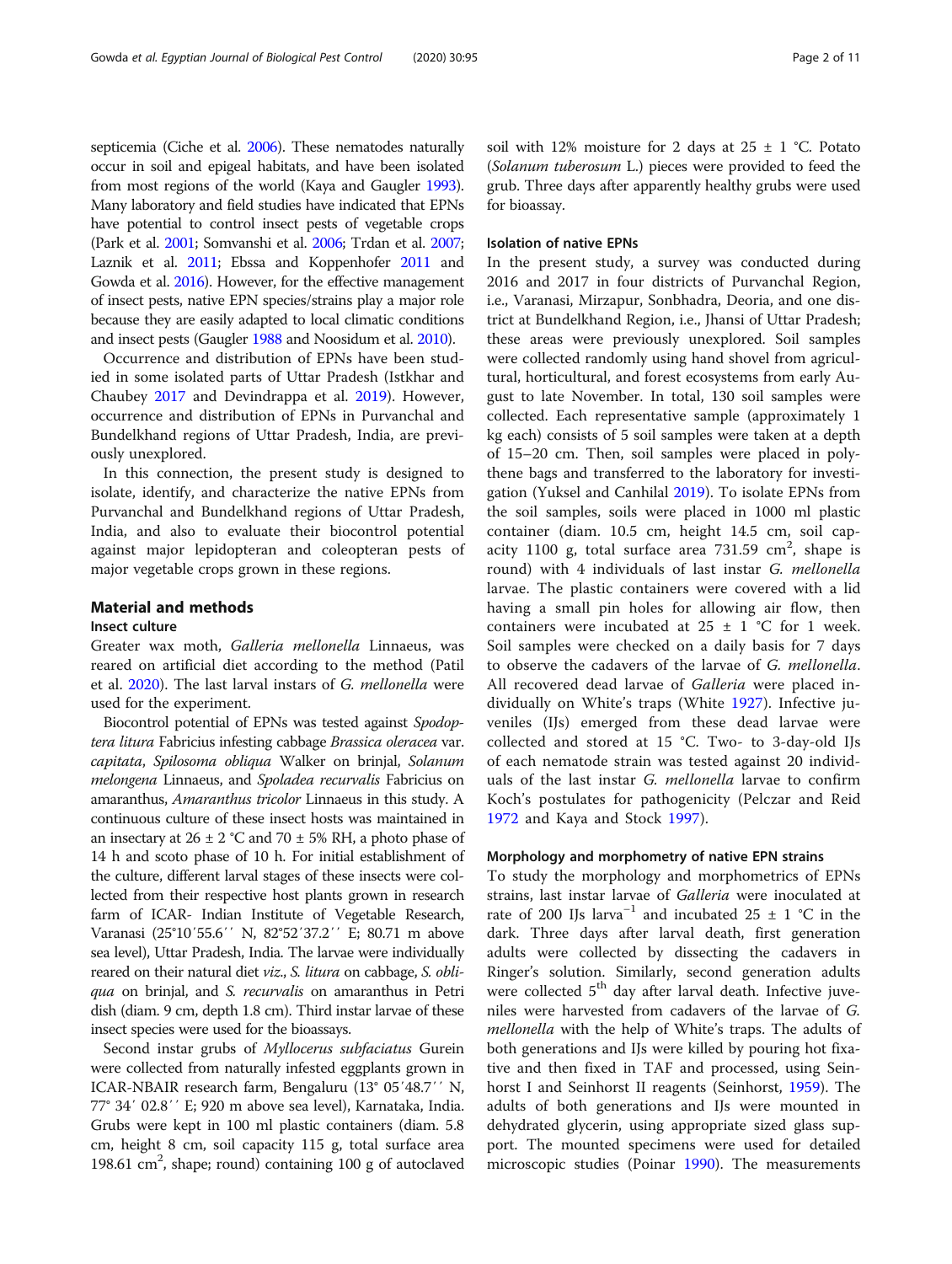and examination of morphology were completed, using Trinocular Research Microscope (model Axio Imager Z2 by Carl Zeiss Microscopy GmbH provided with DIC optics) with suitable photomicrographs. For each Steinernema IIVR strain, 20 specimens of each developmental stage were examined. The results of morphometric and morphological characters of EPN strains isolated in this study were compared to the original description of S. siamkayai Stock, Somsook, and Reid.

#### Molecular characterization of native EPN strains

The genomic DNA was extracted from a single female of each Steinernema IIVR strain, using a modified method of Joyce et al. [\(1994\)](#page-9-0). The ITS region of the EPN strains DNA was amplified by polymerase chain reaction (PCR) mixture containing 10 μl of the DNA suspension, 2.5 μl  $10\times$  PCR buffer with MgCl<sub>2</sub>, 0.5 μl dNTP mixture (10 mM each), 0.5 μl (100 pM/μl) of each primer, 0.3U Taq polymerase, and 10.7 μl double distilled water to make volume of 25 μl. The forward primer TW81 (5′-GTTTCC GTAGGTGAACCTGC- 3′) and the reverse primer AB28 (5′-ATATGCTTAAGTTCAGCGGGT-3′) were used in the PCR reaction for amplification of the complete ITS. The amplified PCR products were purified using a Qiagen Gel Purification Kit. The fragments of DNA were sequenced by Sanger's method (Eurofins Genomics India Pvt., Ltd., Bengaluru, India). Sequences of the ITS-rDNA region of the EPN were used to study the phylogenetic relationships between the Steinernema IIVR strains and other related 21 Steinernema species, and Caenorhabditis elegans was used as an out group. The DNA sequences were edited using BioEdit with sequences of related species/strains. The accession numbers are cited in the phylogenetic tree were obtained from in GenBank by means of a BLAST tool of the NCBI. The phylogenetic analysis of sequence data were performed based on their ITSrDNA region through Neighbor Joining method using MEGA 7.0 (Kumar et al. [2016\)](#page-9-0).

#### Source of nematodes for laboratory bioassays

Entomopathogenic nematode species/strains such as Steinernema sp. (IIVR JNC01 strain), Steinernema sp. (IIVR JNC02 strain), Steinernema sp. (IIVR EPN03 strain), and Heterorhabditis indica (NBAIIH38 strain) were cultured in last instar larvae of G. mellonella (Kaya and Stock [1997\)](#page-9-0). Two to 3-day-old IJs were used for laboratory bioassays. Virulence of all three Steinernema spp. IIVR strains was tested on last instar larvae of G. mellonella. Based on the better virulence, Steinernema sp. (IIVR JNC01 strain) was selected to test the biocontrol potential against lepidopteran and coleopteran pests in comparison to commercially available H. indica (NBAIIH38 strain).

### Evaluation of biocontrol potential against lepidopteran pests of vegetable crops

In this study, Steinernema sp. (IIVR JNC01 strain) was tested against S. litura, S. obliqua and S. recurvalis in comparison to H. indica (NBAIIH38 strain). The study was conducted in Petri dish (diam. 9 cm, depth 1.8 cm), was filled with 20 g of sterilized soil and moisture was adjusted to 15% by adding water. Fresh leaf discs of individual host plant were placed in a Petri dish to feed insects. Each Petri dish was inoculated by each nematode species at 0, 25, 50, 100, 200 IJs  $arva^{-1}$ . After an hour, 4 individuals of 3rd larval instar of each insect host species were released to each dish. Larval mortality was recorded 2 days after nematode inoculation, and nematode infection was confirmed by dissecting cadavers under a stereomicroscope. The whole experiment was repeated with 5 replicates.

#### Evaluation of biocontrol potential against eggplant ash weevil

In this experiment, biocontrol potential of Steinernema sp. (IIVR JNC01 strain) was tested against  $2^{nd}$ instar grubs of M. subfasciatus in comparison to H. indica (NBAIIH38 strain). For this study, 30 ml plastic cups (diam. 3.5 cm, height 3.5 cm, soil capacity 35 g, total surface area  $153.93 \text{ cm}^2$ , shape is round) were filled by 25 g of sterilized soil, and moisture was adjusted to 12%. Potato pieces were added to each plastic cup to feed the grub. A single  $2<sup>nd</sup>$  instar grub of M. subfasciatus was placed in each cup. After 24 h, grub was inoculated with each nematode species at 0, 100, 300, and 500 IJs grub<sup>-1</sup>. Then cups were placed in incubator at  $25 \pm 1$  °C. Each treatment had 20 replicates and grub mortality was assessed on daily basis up to 7 days. Cadavers were placed on White's traps and confirmed the death is due to EPNs by observing the nematode emergence from cadavers. The whole experiment was repeated with 20 replicates.

#### Statistical analysis

Before statistical analysis, percentage mortality data were normalized, using arcsine transformation. Analysis was undertaken on the transformed data. An ANOVA was conducted using PROC ANOVA (SAS version 9.3; SAS institute [2011,](#page-9-0) Cary, NC, USA). When ANOVA was significant, relevant means were compared to Tukey's significance test values at the 5% level of significance.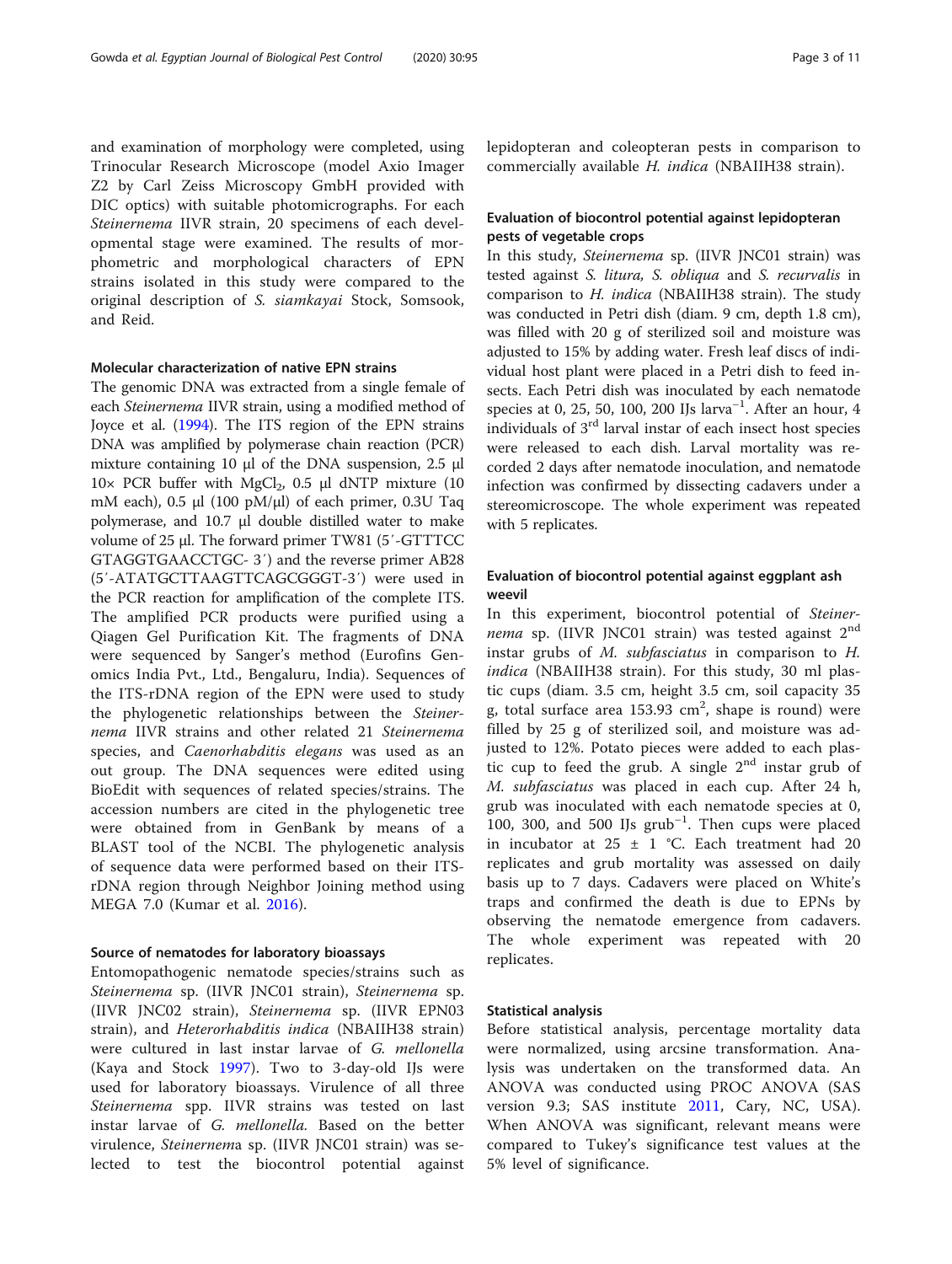Table 1 Details of soil samples collected from different habitats from Purvanchal and Bundelkhand Region of Uttar Pradesh, India

| District          | Location/<br>village                            | Total<br>samples | Latitude and<br>Longitude | <b>EPN</b><br>$+/-$      | Soil<br>texture       | Vegetation/<br>habitat                                                                                               |
|-------------------|-------------------------------------------------|------------------|---------------------------|--------------------------|-----------------------|----------------------------------------------------------------------------------------------------------------------|
| Varanasi          | ICAR-Indian Institute of<br>Vegetable Research  | 41               | 25.182430<br>82.877036    | $+$                      | Silt loam             | Basalla, Drum stick, Brinjal, Okra, Pointed gourd, Cowpea, Mango,<br>Alstonia scholaris, Saraca asoca, and Casuarina |
|                   | Marahachh                                       | 05               | 25.191802<br>82.893805    | $\overline{\phantom{0}}$ | Clay<br>loam          | Brinjal, Bottle gourd and Chilli                                                                                     |
|                   | Jayapur                                         | 10               | 25.209640<br>82.817686    | $\overline{\phantom{0}}$ | Sandy<br>loam         | Bottle gourd, Sponge gourd, and Cucumber Teak, and Guava                                                             |
| Mirzapur          | Jalalpur Mafi                                   | 11               | 25.163007<br>82.923188    | -                        | Sandy<br>clay<br>loam | Bottle gourd, Bitter gourd, and Cucumber                                                                             |
|                   | Adalpur                                         | 10               | 25.175110<br>82.875772    | -                        | Silt Ioam             | Mango, Gauva, and Lime                                                                                               |
|                   | Araziline                                       | 13               | 25.180249<br>82.888203    |                          | Silt Ioam             | Brinjal, Bottle gourd, and Chilli                                                                                    |
| Deoria            | Krishi Vigyan Kendra                            | 05               | 26.314071<br>84.001102    |                          | Sandy<br>loam         | Amla and Mango                                                                                                       |
| Sonbhadra Kushahi |                                                 | 12               | 24.767710<br>83.008899    | $\overline{\phantom{0}}$ | Clay<br>loam          | Chilli, Brinjal, Bottle gourd, Teak, and Tamarind                                                                    |
| Jhansi            | ICAR-Central Agroforestry<br>Research Institute | -23              | 25.505194<br>78.543148    | $^{+}$                   | Sandy<br>loam         | Teak, Neem, Amla, Pearl Millet, Napier hybrid grass, Guinea Grass,<br>Black gram, Green gram, Pongemia, and Berseem  |
| <b>Total</b>      |                                                 | 130              |                           |                          |                       |                                                                                                                      |

Note: + = EPNs recovered, - = no EPNs recovered

#### Results and discussion

### Isolation, identification, and characterization of native EPN strains

Detailed information of EPN strains and the locations from where they were isolated is given in Table 1. Out of 130 soil samples collected, EPNs were recovered only from 3 samples (2.3%). Among these 3 samples, 2 (Steinernema sp. IIVR JNC01 strain, Steinernema sp. IIVR JNC02 strain) belongs to Jhansi District of Bundelkhand Region and 1 (Steinernema sp. IIVR EPN03 strain) from Varanasi District of Purvanchal Region. EPN survey revealed that there is relatively low occurrence of EPNs in these regions of Uttar Pradesh. Similar to this study, previous studies also revealed a low occurrence of EPNs in western part of Uttar Pradesh (Istkhar and Chaubey [2017](#page-9-0) and Devindrappa et al. [2019\)](#page-9-0). The present study was conducted as a regional survey, which frequently has EPN with low recovery frequency value, contrary to rational sampling, which could maximize nematode isolation (Abd-Elgawad [2020\)](#page-9-0). The other possible reasons for low occurrence of EPNs from collected soil samples might be influenced by climatic factors of particular region. Prevalence of long dry spell, low relative humidity, and high atmospheric temperature may suppress the abundance of EPNs in these regions. Previous studies revealed that temperature is one factor that regulates the temporal and spatial distribution of EPNs because these nematodes are highly sensitive to environmental extremes such as

temperature and relative humidity (Gaugler [1981](#page-9-0); Ehlers and Peters [1996](#page-9-0) and Laznik and Trdan [2012\)](#page-9-0).

Morphology and morphometric studies of different life stages (IJs, adults of  $1<sup>st</sup>$  and  $2<sup>nd</sup>$  generations) of 3 Steinernema IIVR strains isolated in this study revealed closer resemblance with S. siamkayai Stock, Somsook and Reid (Fig. [1\)](#page-4-0). The morphometric analysis of S. siamkayai (IIVR JNC01 strain) was given in Table [2](#page-4-0). Morphometric characteristics of S. siamkayai (IIVR JNC01 strain) were compared with originally described S. siamkayai (Stock et al. [1998](#page-9-0)). Morphometrically, body length of IJs of S. siamkayai (IIVR JNC01 strain) was comparatively longer than the original description 464 (452–472) vs 446 (398–495) μm. Apart from this, distance from anterior end to nerve ring 78 (70–86) *vs* 72 (68–80)  $\mu$ m. The first generation female also showed difference in body length 4492 (3897– 4921) vs 3937 (3161–5172) μm, and body width 231.4 (181–273) vs 198 (170–280) μm. Females of second generation also showed variation in body length 1867 (1812- 1919) *vs* 1836 (1410–2560) μm. Similarly, the 1<sup>st</sup> and 2<sup>nd</sup> generation males' body length also varied with original description. Nevertheless, most of the characters such as distance from anterior end to excretory pore, distance from anterior end to nerve ring, tail length, mucro length, a, b, c, SL, GL SW, GS, and D% were not showed much differences with original description. A comparison of important morphometric parameters between S. siamkayai (IIVR JNC01 strain) and original description of S. siamkayai Stock, Somsook, and Reid is shown in Table [3](#page-5-0). In addition, molecular characterization revealed that the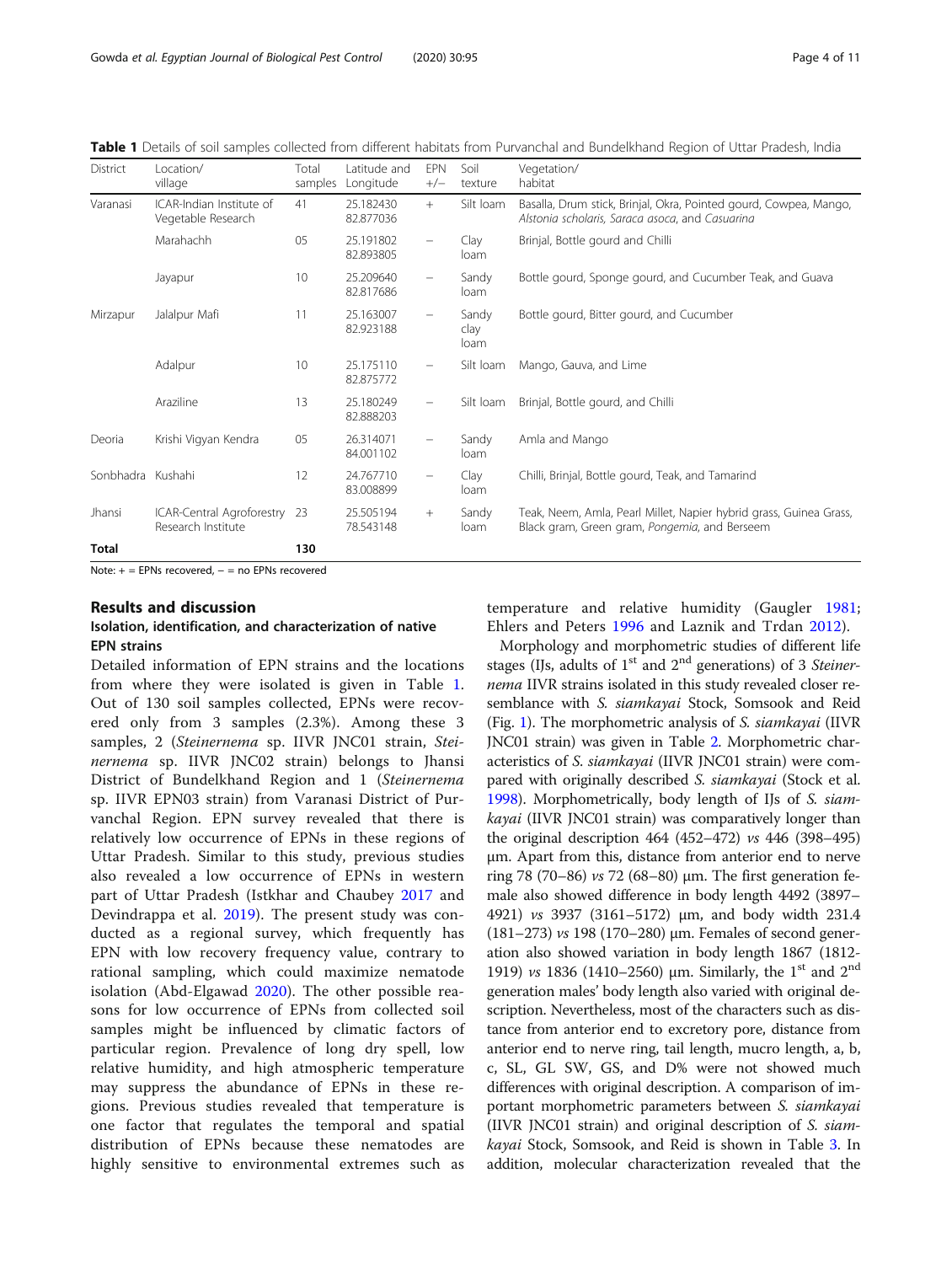<span id="page-4-0"></span>

Table 2 Morphometrics of Steinernema siamkayai (IIVR JNC01 strain) (measurements are in µm and in the form of mean  $\pm$  SD (range)

| Character            | Infective juveniles             | First generation                    |                                     | Second generation                  |                                   |  |
|----------------------|---------------------------------|-------------------------------------|-------------------------------------|------------------------------------|-----------------------------------|--|
|                      | $(IJ's)$ $(n = 20)$             | Females ( $n = 20$ )                | Males ( $n = 20$ )                  | Females ( $n = 20$ )               | Males ( $n = 20$ )                |  |
| Body length (L)      | $464 \pm 6.6$<br>$(452 - 472)$  | $4492 \pm 264.8$<br>$(3897 - 4921)$ | $1193 \pm 84.7$<br>$(1098 - 1324)$  | $1867 \pm 37.6$<br>$(1812 - 1919)$ | $855 \pm 44.4$<br>$(784 - 906)$   |  |
| Greatest body width  | $20.8 \pm 1.3$<br>$(18 - 23)$   | $231.4 \pm 22.1$<br>$(181 - 273)$   | $142.1 \pm 10.5$<br>$(102 - 152)$   | $109 \pm 10.3$<br>$(85 - 124)$     | $65.4 \pm 9.9$<br>$(48 - 78)$     |  |
| EP                   | $34.2 \pm 1.2$ (32-36)          | $64.4 \pm 2.6$ (61-68)              | $60.3 \pm 2.2$ (59-66)              | $66.9 \pm 1.5 (65.5 - 69)$         | $60.8 \pm 2.1$ (59-66)            |  |
| ES                   | $101.1 \pm 8.9$<br>$(83 - 112)$ | $177.2 \pm 14$<br>$(149 - 196)$     | $138.3 \pm 4.2$<br>$(132 - 145)$    | $153.6 \pm 6.4$<br>$(142 - 164)$   | $123.4 \pm 6.5$<br>$(110 - 131)$  |  |
| <b>NR</b>            | $78.0 \pm 4.2$ (70-86)          | $137 \pm 9.2$ (119-151)             | $86.6 \pm 7.1$ (79-102)             | $124 \pm 5.5$ (115-134)            | $84.0 \pm 3.3$ (78-89)            |  |
| Tail length (TL)     | $35.3 \pm 2.6$ (32-40)          | $31 \pm 4.9$ (23-37)                | $26.1 \pm 3.8$ (20-32)              | $38.9 \pm 4.7(31 - 49)$            | $22.2 \pm 2.2$ (20-27)            |  |
| Body width at cloaca |                                 |                                     | $47.5 \pm 6.6$ (35-58)              |                                    | $28.6 \pm 1.2$ (27-30)            |  |
| Spicule length       |                                 |                                     | $77.7 \pm 1.2$ (76-79)              |                                    | $59.7 \pm 2.5$ (55-63)            |  |
| Spicule width        |                                 |                                     | $8.5 \pm 0.5$ (7.7-9.3)             |                                    | $5.9 \pm 0.4(5.0 - 6.8)$          |  |
| Gubernaculum length  | $\equiv$                        |                                     | $55.8 \pm 7.3(45 - 67)$             |                                    | $42.2 \pm 2.3$ (39-46)            |  |
| Gubernaculum width   | ÷                               |                                     | $5.4 \pm 0.8$ (3.8-6.7)             | $\equiv$                           | $3.7 \pm 0.4$ (3.0-4.7)           |  |
| Mucro length         |                                 | $7.9 \pm 1.4$ (5.2-10.4)            | $3.1 \pm 0.3(2.6 - 3.7)$            | $4.4 \pm 1 (3.2 - 6.2)$            | $2.8 \pm 0.5$ (2.2-3.8)           |  |
| $\it{a}$             | $22.4 \pm 1.5$ (19.9-26.1)      |                                     |                                     |                                    |                                   |  |
| b                    | $4.6 \pm 0.4$ (4.2-5.5)         |                                     |                                     |                                    |                                   |  |
| С                    | $13.2 \pm 0.9$ (11.4-14.3)      |                                     |                                     |                                    |                                   |  |
| SW                   |                                 |                                     | $1.67 \pm 0.2$<br>$(1.36 - 2.17)$   |                                    | $2.09 \pm 0.1$<br>$(1.87 - 2.37)$ |  |
| GS                   |                                 |                                     | $0.72 \pm 0.1$ (0.57-0.88)          |                                    | $0.7 \pm 0.1$ (0.66-0.75)         |  |
| $V\%$                |                                 | $48.7 \pm 1.0$ (47-50)              |                                     | $53.4 \pm 2.0$ (50-56.5)           |                                   |  |
| D% {(EP/ES)*100)}    | $34.0 \pm 2.9$ (30-40)          | -                                   | $43.2 \pm 1.7$ (40-45)              |                                    | $49.4 \pm 3.0$ (47-54)            |  |
| E% {(EP/TL)*100)}    | $97.4 \pm 7.0$<br>$(82 - 106)$  |                                     | $237.2 \pm 38.5$<br>$(184.3 - 309)$ |                                    | $276.6 \pm 21.5$<br>$(226 - 300)$ |  |

EP distance from anterior end to excretory pore, NR distance from anterior end to nerve ring, ES distance from anterior end to end of pharynx/esophagus, a body length/body width, b body length/ES, c body length/tail length, SW spicule length divided by anal body diameter, GS gubernaculum length divided by spicule length, V% distance from anterior end to end vulva as percentage of length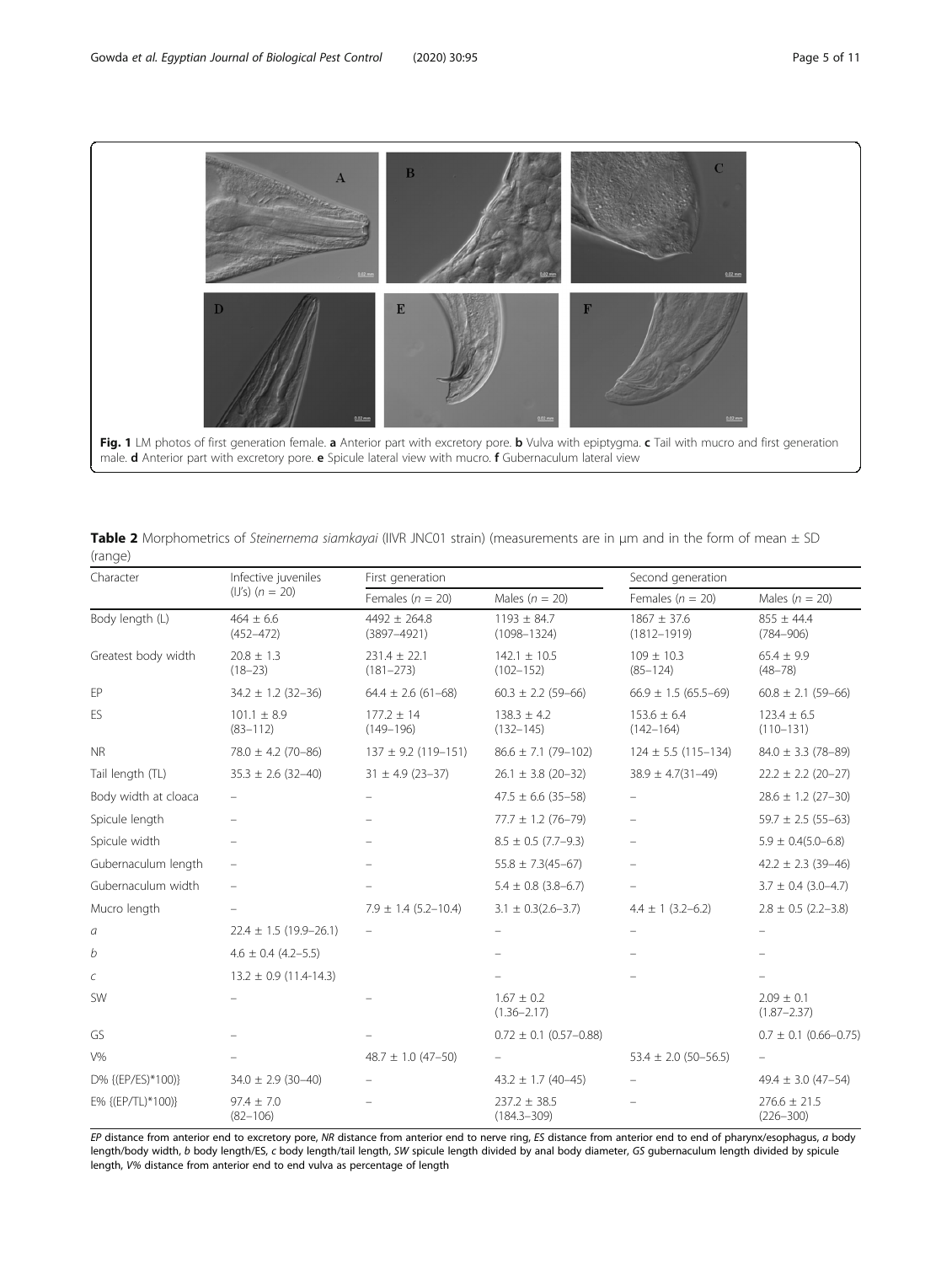| ì                                                                                            |               |
|----------------------------------------------------------------------------------------------|---------------|
| $\frac{1}{2}$<br>l<br>ļ                                                                      |               |
| ١<br>$\mathfrak{c}$                                                                          |               |
| ACAMANT NAMANTANG.<br>١<br>ì                                                                 |               |
| į                                                                                            |               |
|                                                                                              |               |
| )<br>)<br>)                                                                                  |               |
|                                                                                              |               |
| ž                                                                                            |               |
| j                                                                                            |               |
| į<br>ć                                                                                       |               |
|                                                                                              |               |
| ׇ֚֚֬<br>imite are in micromatare (limi                                                       |               |
| ĺ                                                                                            |               |
| ١                                                                                            |               |
| j<br>;<br>j                                                                                  |               |
|                                                                                              |               |
|                                                                                              |               |
|                                                                                              |               |
|                                                                                              |               |
|                                                                                              |               |
|                                                                                              |               |
| ١                                                                                            |               |
|                                                                                              |               |
| į<br>$\frac{1}{2}$<br>l                                                                      |               |
| l                                                                                            |               |
| $\overline{\phantom{a}}$<br>J<br>٢                                                           |               |
| i<br>j<br>j                                                                                  |               |
| Ï                                                                                            |               |
| °EUN ∥∏                                                                                      |               |
|                                                                                              |               |
| s<br>C                                                                                       |               |
|                                                                                              |               |
| i                                                                                            |               |
| i<br>)<br>)                                                                                  |               |
| I<br>ī<br>j                                                                                  |               |
|                                                                                              |               |
| Ž<br>ł<br>!                                                                                  |               |
| j<br>j<br>j                                                                                  |               |
| $\overline{a}$                                                                               |               |
| $\overline{a}$                                                                               |               |
| $\frac{1}{2}$                                                                                |               |
|                                                                                              |               |
|                                                                                              |               |
| l                                                                                            |               |
| ļ<br>j<br>Ï                                                                                  |               |
|                                                                                              |               |
|                                                                                              |               |
| J                                                                                            |               |
|                                                                                              |               |
| ١                                                                                            |               |
|                                                                                              |               |
| l<br>Š                                                                                       |               |
| ć<br>֧ׅ֧֧ׅ֧֧֧ׅ֧֧ׅ֧֧ׅ֧֧֧֧֧ׅ֧֧֚֚֚֚֚֚֚֚֚֚֚֚֚֚֚֚֚֚֚֚֚֚֚֚֚֚֚֚֚֚֚֝֡֡֡֡֡֡֡֬֝֬֝֓֜֓֝֬֝֬֜֝֬֜֝֬֜֝֬֝֬֜֝֬ |               |
| ì                                                                                            |               |
| S<br>֚֬֕                                                                                     |               |
| č<br>ĵ                                                                                       |               |
|                                                                                              |               |
| l                                                                                            |               |
| Ì<br>١                                                                                       |               |
| ļ                                                                                            |               |
|                                                                                              |               |
|                                                                                              |               |
|                                                                                              |               |
|                                                                                              |               |
| $5 - 2 = 5$                                                                                  |               |
|                                                                                              |               |
|                                                                                              | Ï<br>j        |
|                                                                                              | ļ<br>i        |
|                                                                                              | Ç             |
|                                                                                              | $\frac{1}{2}$ |
| i                                                                                            |               |
|                                                                                              | i             |
| ١                                                                                            |               |
|                                                                                              |               |
|                                                                                              |               |
|                                                                                              |               |
| いりょう                                                                                         | ミー・ヘー<br>l    |

<span id="page-5-0"></span>

| Infective juveniles ( $n = 20$ )          |                         | $\lesssim$                | 웁                             | $\frac{\alpha}{2}$           |                               | a                               |                          | $\mathcal{Q}$       |                                                    | 0%                            | E%                   |
|-------------------------------------------|-------------------------|---------------------------|-------------------------------|------------------------------|-------------------------------|---------------------------------|--------------------------|---------------------|----------------------------------------------------|-------------------------------|----------------------|
| Steinernema siamkayai                     | $(398 - 495)$<br>46     | $(8 - 24)$<br>$\sim$      | $(29 - 38)$<br>35             | $72$<br>(68-80)              | $35.5$<br>(31-41)             | $^{21}_{(19-23)}$               |                          | $4.7$<br>(4.0–6.1)  | $\begin{array}{c} 11.3 \\ (10.3-14.8) \end{array}$ | $\frac{37}{(31-43)}$          | $(85 - 112)$<br>96   |
| Steinernema siamkayai (INR JNCO1 strain)  | $(452 - 472)$<br>464    | 20.8 (18-23)              | 34.2 (32-36)                  | $(70 - 86)$<br>$\frac{8}{2}$ | 35.3<br>(32–40)               | $(19.9 - 26.1)$<br>22.4         |                          | 4.6<br>(4.2–5.5)    | $\frac{13.2}{(11.4-14.8)}$                         | $(30 - 40)$<br>$\frac{34}{3}$ | $(82 - 106)$<br>97.4 |
| First generation female $(n = 20)$        |                         | $\geqslant$               |                               | .<br>옵                       | $rac{1}{2}$                   |                                 |                          |                     | $M_{\rm L}$                                        | V%                            |                      |
| Steinernema siamkayai                     | $(3161 - 5172)$<br>3937 | 198<br>170–280)           |                               | $(50 - 84)$<br>.<br>56       | $(116 - 147)$<br><b>133</b>   |                                 | $\frac{31}{(22 - 37.5)}$ |                     | $7.0$<br>(4.5-11)                                  | $\frac{51}{(48-53)}$          |                      |
| Steinernema siamkayai (INR JNCO1 strain)  | $(3897 - 4921)$<br>4492 | $231.4$<br>181-273)       |                               | 64.4<br>(61–68)              | 137<br>(119–151)              |                                 | 31<br>(23–37)<br>TL      |                     | 7.9<br>(5.2–10.4)                                  | 48.7<br>(47-50)               |                      |
| Second generation female $(n = 20)$       |                         | $\geq$                    |                               | .<br>이                       | $\widetilde{\Xi}$             |                                 |                          |                     | $M_{\rm L}$                                        | $V\%$                         |                      |
| Steinernema siamkayai                     | $(1410 - 2560)$<br>1836 | $\frac{105}{(83-128)}$    |                               | 68<br>(65–70.5)              | $123$<br>(113–130)            |                                 | $41$<br>(28-52)          |                     | $(3-6)$<br>4.5                                     | $(53 - 58)$<br>51             |                      |
| Steinernema siamkayai (INR JNCO1 strain)  | $(1812 - 1919)$<br>1867 | $109$<br>(85-124)         |                               | 66.9<br>(65.5–69)            | $124$<br>(115–134)            |                                 | $38.9$<br>$(31-49)$      |                     | $4.4$<br>(3.2–6.2)                                 | 53.4<br>(50–56.5)             |                      |
| First generation<br>male $(n = 20)$       |                         | $\geqslant$               | 웁                             | $rac{1}{2}$                  |                               | $\overline{\overline{z}}$       |                          | ಕ                   | SW                                                 | GS                            | <b>D%</b>            |
| Steinernema siamkayai                     | $(1035 - 1278)$<br>1135 | 139.5<br>107-159)         | 57<br>(47.5–67)               | $\frac{91}{(81-101)}$        | $27.5$<br>(22-32)             | $(2.5-3.5)$                     | 77.5<br>(75–80)          | 53.5<br>(47–65)     | $1.70$<br>$(1.4-2.2)$                              | $0.7$<br>(0.6–0.8)            | 42<br>(35–49)        |
| Steinernema siamkayai (IIVR JNCO1 strain) | $(1098 - 1324)$<br>1193 | $142$<br>$102-152$        | 60.3<br>(59-66)               | 86.6<br>(79–102)             | $26.1$<br>$(20-32)$           | $3.1$<br>(2.6–3.7)              | 77.7<br>(76–79)          | 55.8<br>(45–67)     | $1.67$<br>(1.36–2.17)                              | $0.72$<br>$(0.57 - 0.88)$     | 43.2<br>(40–45)      |
| Second generation<br>male $(n = 20)$      |                         | $\widetilde{\mathcal{E}}$ | .<br>EP                       | $\frac{\alpha}{2}$           |                               | $\overline{\mathbb{R}}$         |                          | $\vec{c}$           | SW                                                 | .<br>ကိ                       | <b>D%</b>            |
| Steinernema siamkayai                     | $(716 - 952)$<br>830    | $(47 - 75)$<br>57         | $(54 - 68)$<br>$\frac{8}{50}$ | $(16 - 08)$<br>85            | $(19 - 33)$<br>$\overline{2}$ | $rac{3}{(2-4)}$                 | $62$<br>(55-73)          | $41.5$<br>(37-55)   | $2.13$<br>(2.2–2.35)                               | $(0.66 - 0.75)$<br>0.69       | $(49 - 56)$<br>51    |
| Steinernema siamkayai (IIVR JNCO1 strain) | $(785 - 906)$<br>855    | $(48 - 78)$<br>65.4       | $(59 - 66)$<br>60.8           | $(78 - 89)$<br>84            | 22.2 (20-27)                  | $(2.2 - 3.8)$<br>$\frac{8}{28}$ | $(55 - 63)$<br>597       | $(39 - 46)$<br>42.2 | $(1.87 - 2.37)$<br>2.09                            | $(0.67 - 0.75)$<br>0.70       | 49.4<br>(47–54)      |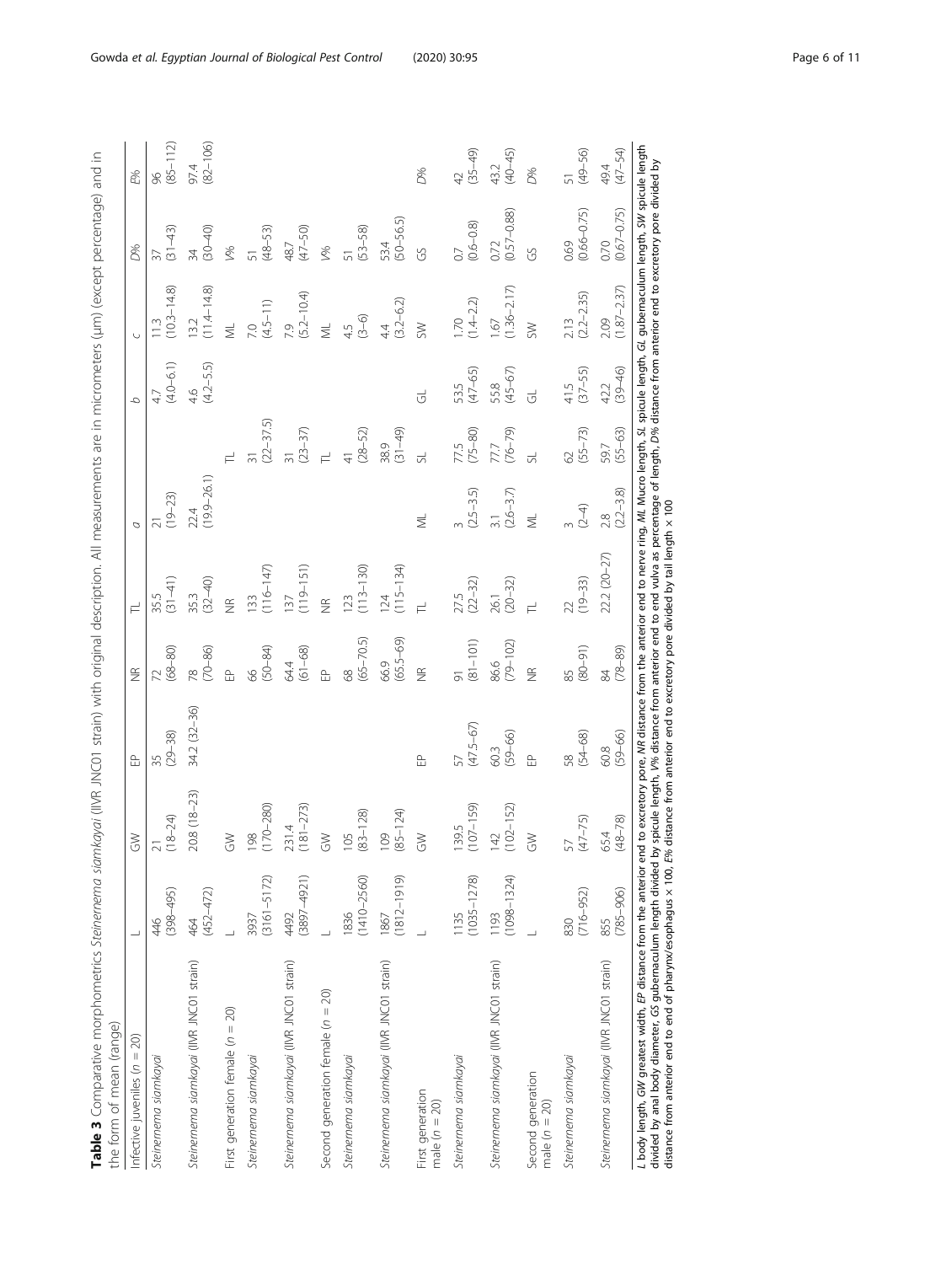native EPN strains yielded  $\sim$  800 bp fragment upon PCR amplication with the ITS primers. Ribosomal DNA (ITSrDNA region of EPNs) sequences generated for the strains were aligned and matched with available sequences in NCBI GenBank. The BLAST search analysis of DNA sequence of native EPN strains showed > 99% matches to authenticated reference sequence of S. siamkayai. Based on the morphological examinations and information supported by molecular tool, Steinernema strains isolated in this study were identified as S. siamkayai (IIVR JNC01 strain) (GenBank accession no. MH208855), S. siamkayai (IIVR JNC02 strain) (GenBank accession no. MH208856), and S. siamkayai (IIVR EPN03 strain) (GenBank accession no. MG976754). Phylogenetic relationship between all the three IIVR strains of S. siamkayai and previously identified S. siamkayai and other Steinernema species are presented in Fig. 2.

## Biocontrol potential of EPNs against lepidopteran pests of vegetable crops

Laboratory bioassays were designed to evaluate the biocontrol potential of S. siamkayai (IIVR JNC01

strain) in comparison to commercially available H. indica (NBAIIH38 strain) against  $3<sup>rd</sup>$  instar larvae of S. litura, S. obliqua, and S. recurvalis. Bioassays data revealed that when H. indica (NBAIIH38 strain) inoculated at rate of 200 IJs larva<sup>-1</sup> caused 100% mortality in 3rd instar of all the 3 insect host species tested in this study. Similarly, S. siamkayai (IIVR JNC01 strain) also caused 100% mortality in  $3<sup>rd</sup>$  instar of S. litura and S. obliqua whereas  $85\%$  mortality in  $3<sup>rd</sup>$  instar of S. recurvalis (Fig. [3a](#page-7-0)–c). Analysis of variance revealed that, among the nematode species, irrespective of IJ concentrations, H. indica (NBAIIH38 strain) caused greater mortality only in S. recurvalis compared to S. siamkayai (IIVR JNC01 strain)  $(F = 13.86, df = 1, 90,$  $P = 0.0003$ ). However, there was non-significant difference in mortality caused by both EPN species on  $3<sup>rd</sup>$  instar larvae of S. *litura* ( $F = 2.82$ , df = 1, 90, P = 0.09) and S. *obliqua* ( $F = 1.69$ , df = 1, 90,  $P = 0.20$ ). The calculated  $LC_{50}$  and  $LC_{90}$  values for S. siamkayai (IIVR JNC01 strain) and H. indica (NBAIIH38 strain) on S. recurvalis, S. litura, and S. obliqua are shown in Table [4](#page-8-0). Adiroubane et al. [\(2010](#page-9-0)) found that S. siamkayai isolated from Karaikal Region of

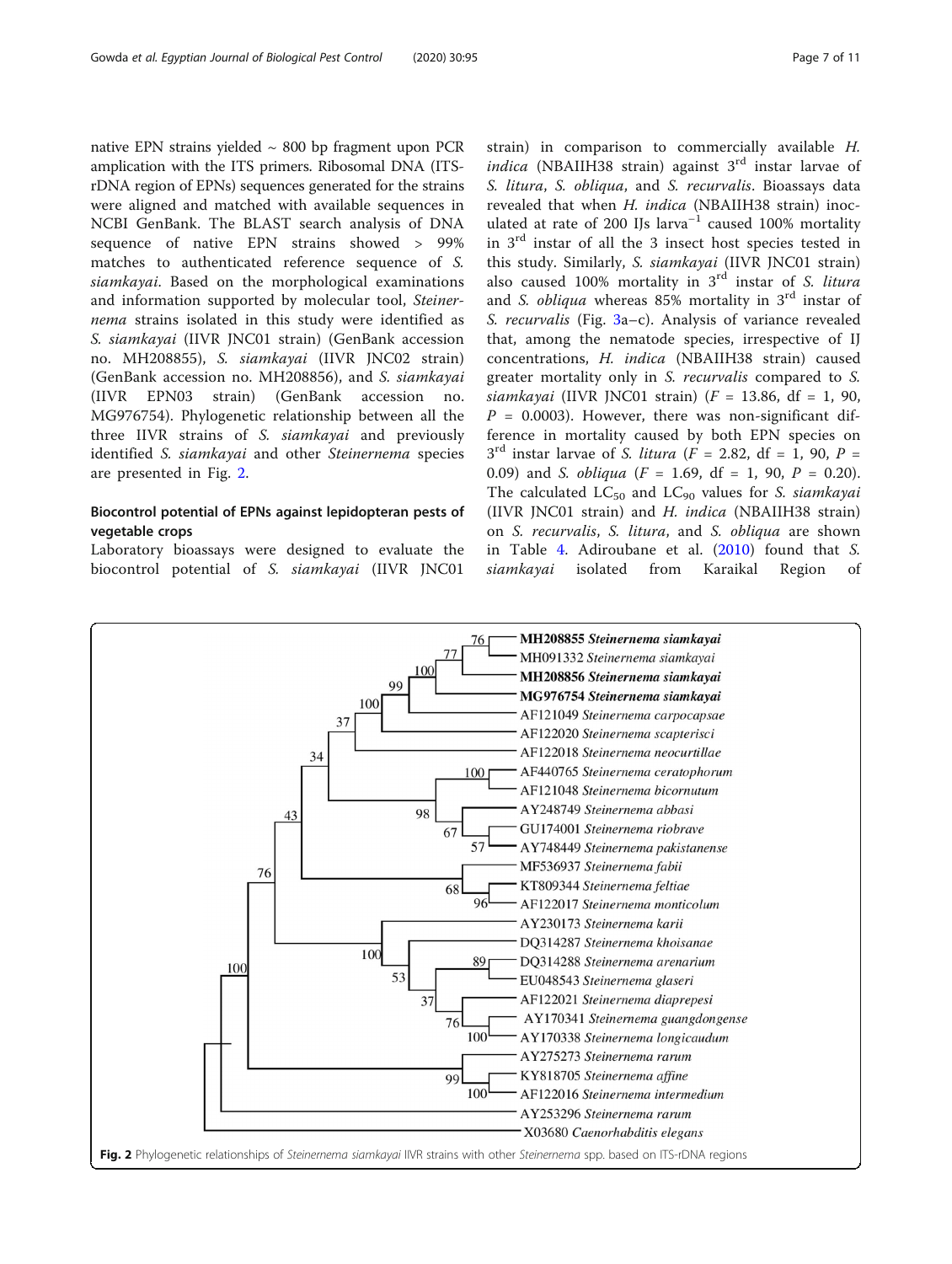<span id="page-7-0"></span>



Puducherry, India, had greater biocontrol potential against larval stages and pre-pupae of S. litura. Steinernema longicaudum X-7, Steinernema sp. 64-2, four isolates of S. carpocapsae, and 2 isolates of H. indica caused > 90% mortality in  $2<sup>nd</sup>$ ,  $3<sup>rd</sup>$ , and  $4<sup>th</sup>$  larval instars of S. litura (Yan et al. [2019\)](#page-10-0). Similarly, in the present study, it is also evidenced that S. siamkayai (IIVR JNC01 strain) had greater biocontrol potential against  $3<sup>rd</sup>$  larval instar of S. litura, S. obliqua, and S. recurvalis, and the efficacy was quite comparable to commercially available H. indica (NBAIIH38 strain). In addition, present findings provide the first insight into the biocontrol potential of S. siamkayai (IIVR JNC01 strain) and H. indica (NBAIIH38 strain) against  $3<sup>rd</sup>$  instar larvae of S. *recurvalis*, the major pest of leafy vegetables, particularly on amaranthus grown in Purvanchal and Bundelkhand regions of Uttar Pradesh.

#### Biocontrol potential of EPNs against eggplant ash weevil

This assay revealed that both EPN species were able to kill  $2^{nd}$  larval instar of grubs of M. subfasciatus. When a concentration of 500 IJs  $grub^{-1}$  was applied, the greatest mortality of  $2<sup>nd</sup>$  larval instar of grubs was observed for H. indica (NBAIIH38 strain) (100%) and S. siamkayai (IIVR JNC01 strain) (92.5%) (Fig. [4](#page-8-0)). Analysis of variance showed that biocontrol potential of S. siamkayai (IIVR JNC01 strain) was comparable with H. indica (NBAIIH38 strain) against  $2<sup>nd</sup>$  larval instar of grubs of M. subfasciatus. The calculated  $LC_{50}$  and  $LC_{90}$  values for S. siamkayai (IIVR JNC01 strain) and H. indica (NBAIIH38 strain) on  $2<sup>nd</sup>$  larval instar of grubs were shown in Table [4.](#page-8-0) Similarly, Gowda et al. ([2016\)](#page-9-0) reported that S. carpocapsae and H. *indica* had greater biocontrol potential against  $3<sup>rd</sup>$ instar larvae and pre-pupae of M. subfaciatus. In another study, Nagesh et al. ([2016\)](#page-9-0) demonstrated greater biocontrol potential of H. bacteriophora NBAIIHb105, H. indica NBAIIHi101, H. indica NBAIIHiMah, S. abbasi NBAIISa01, S. abbasi NBAIISa04, S. carpocapsae NBAIISc04, and S. glaseri NBAIISg01 against M. subfasciatus. Inclusively, earlier and present studies indicated that EPNs are the best candidates for the management of M. subfaciatus.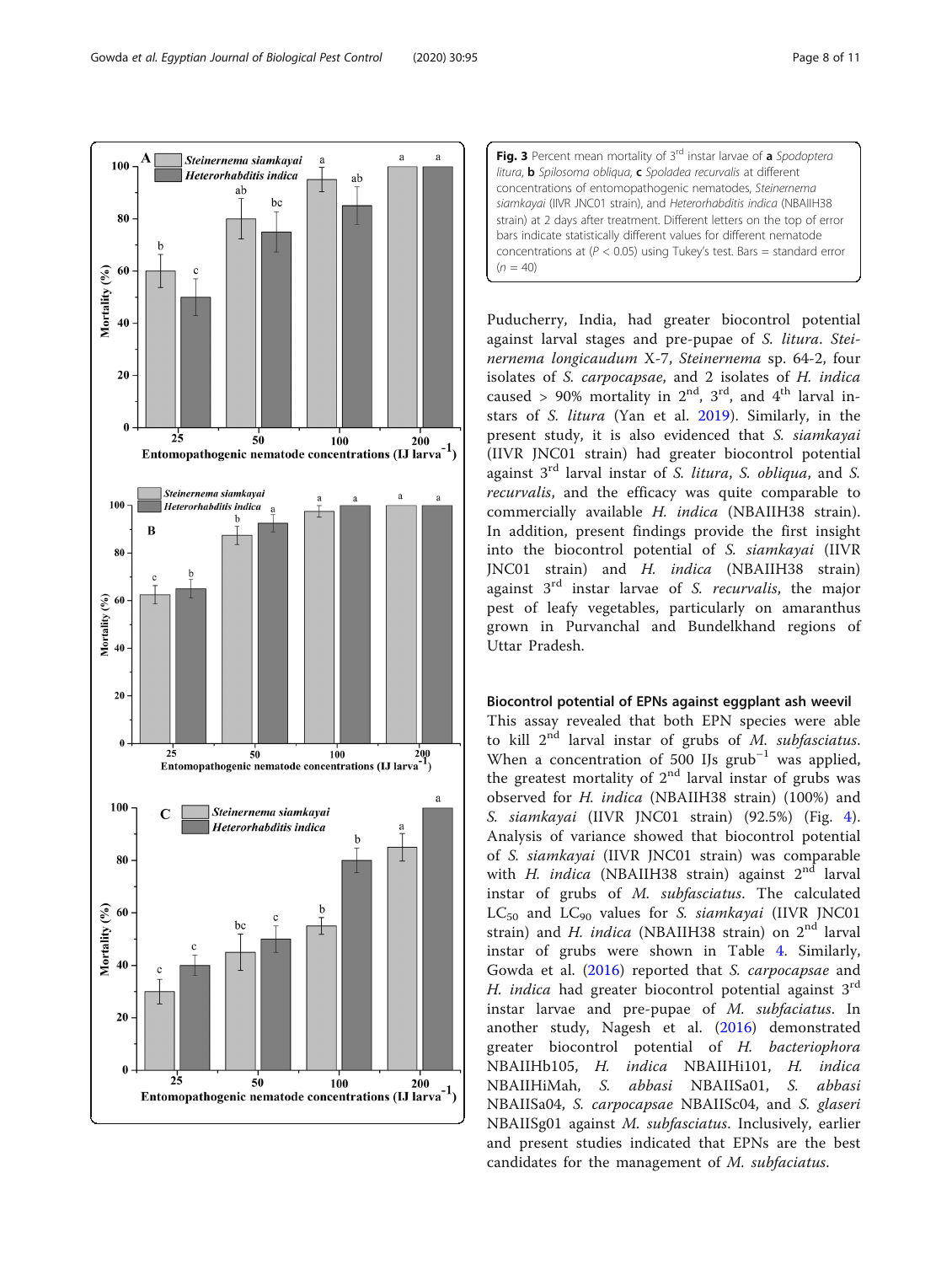<span id="page-8-0"></span>

| <b>Table 4</b> The lethal concentration (LC <sub>50</sub> and LC <sub>90</sub> ) of Steinernema siamkayai (IIVR JNC01 strain) and Heterorhabditis indica (NBAIIH38 |
|--------------------------------------------------------------------------------------------------------------------------------------------------------------------|
| strain) against lepidopteran pests at 2 days after treatment and eggplant ash weevil (Myllocerus subfaciatus Guerin.) at 7 days after                              |
| treatment                                                                                                                                                          |

| Lepidopteran insect<br>pests | Entomopathogenic nematode species            | $LC_{50}$ | 95% Fiducial<br>limits   | LC <sub>90</sub> | 95% Fiducial<br>limits   | Slope $\pm$<br>SE. | χ2    | $P$ (<<br>0.05) |
|------------------------------|----------------------------------------------|-----------|--------------------------|------------------|--------------------------|--------------------|-------|-----------------|
| Spoladea recurvalis          | Steinernema siamkayai (IIVR JNC01<br>strain) | 60        | $42 - 81$                | 385              | $221 - 1300$             | $1.58 \pm$<br>0.32 | 24.15 | < 0.0001        |
|                              | Heterorhabditis indica (NBAIIH38 strain)     | 39        | $24 - 53$                | 205              | 116-1244                 | $1.78 \pm$<br>0.49 | 12.92 | 0.0003          |
| Spodoptera litura            | Steinernema siamkayai (IIVR JNC01<br>strain) | 20        | $11 - 28$                | 68               | $52 - 109$               | $2.46 \pm$<br>0.53 |       | 21.59 < 0.0001  |
|                              | Heterorhabditis indica (NBAIIH38 strain)     | - 27      | $16 - 35$                | 103              | $77 - 178$               | $2.19 \pm$<br>0.42 |       | 26.97 < 0.0001  |
| Spilosoma obliqua            | Steinernema siamkayai (IIVR JNC01<br>strain) | 19        | $10 - 26$                | 55               | $43 - 84$                | $2.83 \pm$<br>0.65 | 18.79 | < 0.0001        |
|                              | Heterorhabditis indica (NBAIIH38 strain)     | -20       | $11 - 25$                | 43               | $35 - 65$                | $3.83 \pm$<br>1.00 | 14.73 | < 0.0001        |
| Myllocerus subfaciatus       | Steinernema siamkayai (IIVR JNC01<br>strain) | 105.51    | 49.9-150.3               | 519.74           | 369.8-1482               | $1.85 \pm$<br>0.44 | 12.91 | 0.0003          |
|                              | Heterorhabditis indica (NBAIIH38 strain)     | 95.04     | $\overline{\phantom{a}}$ | 335.9            | $\overline{\phantom{a}}$ | $2.33 \pm$<br>1.05 | 03.67 | 0.055           |

# Conclusion

Search and identification of native EPN species/ strains, adapted to local agro-climatic conditions, as a biocontrol potential agent against major insect pests, serve as a critical component in developing integrated pest management program of a particular pest. In this study, S. siamkayai (IIVR JNC01 strain) and H. indica

(NBAIIH38 strain) showed greater biocontrol potential against S. recurvalis, S. litura, S. obliqua, and M. subfaciatus. Moreover, high virulence of EPNs attained under laboratory conditions cannot be generalized for the field efficacy. Further evaluations of their biocontrol potentials should be tested under poly greenhouse and field conditions.

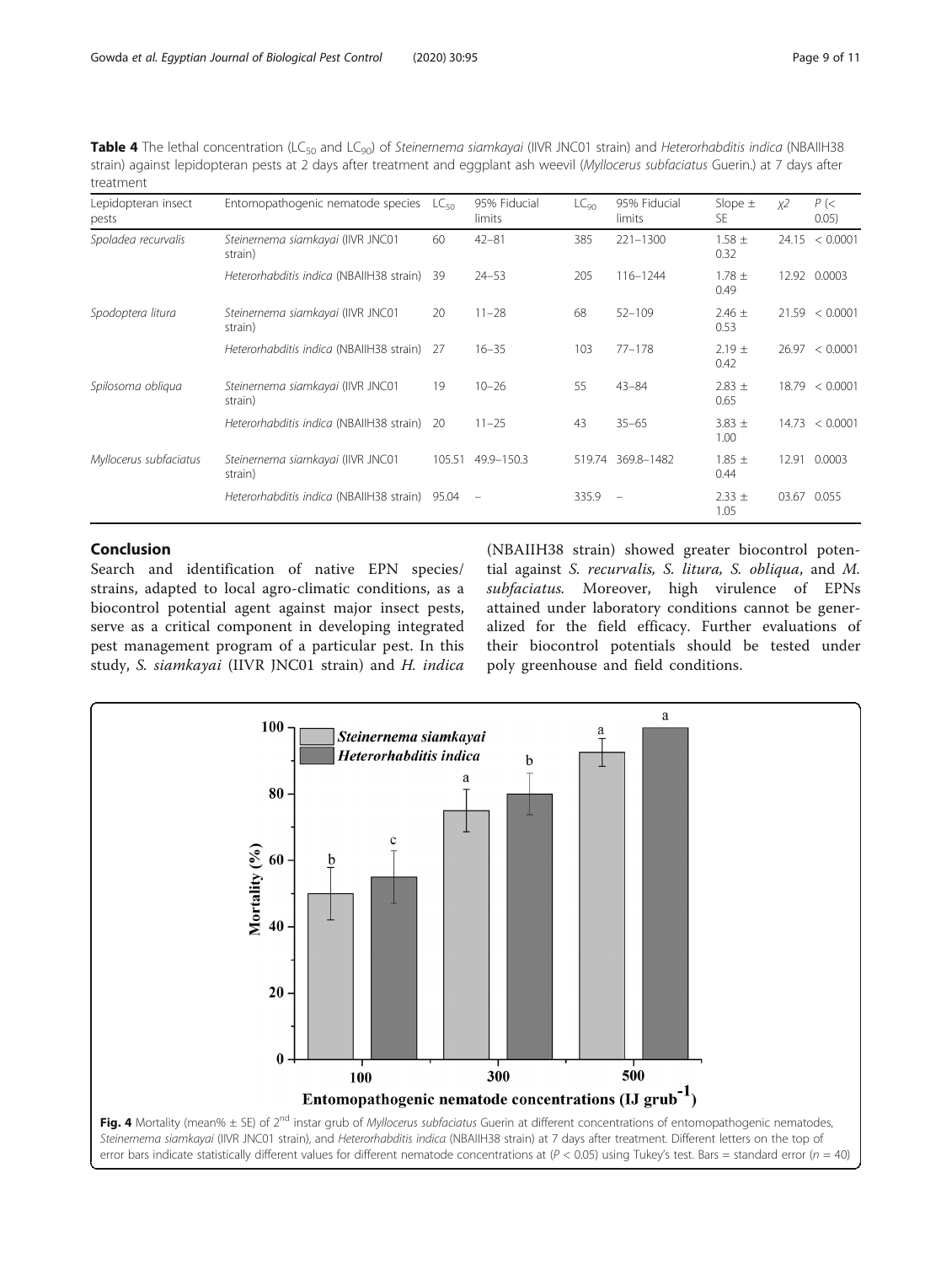#### <span id="page-9-0"></span>Abbreviations

EPNs: Entomopathogenic nematodes; IJs: Infective juveniles; ICAR: Indian Council of Agricultural Research; IIVR: Indian Institute of Vegetable Research; NBAIR: National Bureau of Agricultural Insect Resources; ANOVA: Analysis of variance; TAF: Triethanolamine formalin; LC: Lethal concentration; ITS: Internal transcribed spacer; BLAST: Basic Local Alignment Search Tool; NCBI: National Center for Biotechnology Information; PCR: Polymerase chain reaction

#### Acknowledgements

The authors are grateful to the Director, ICAR-Indian Institute of Vegetable Research, Varanasi, and the Director, ICAR-National Bureau of Agricultural Insect Resources, Bengaluru, India, for the facilities provided for conducting this study.

#### Authors' contributions

MTG, JP, and ABR designed the research. MTG, PAD, and VK collected soil samples. VR molecularly characterized the EPNs. JP studied the morphological characters of EPNs. MTG JP, JH, VK, and PAD conducted the experiments. MTG and JP analyzed the data. MTG, JP, JH, ABR, and JS wrote the manuscript. All authors read and approved the final manuscript.

#### Funding

The authors are grateful to the Indian Council of Agricultural Research, New Delhi, India, for funding.

#### Availability of data and materials

The datasets used and/or analyzed during the current study are available from the corresponding author on reasonable request.

#### Ethics approval and consent to participate

All experimental works were approved by ICAR-Indian Institute of Vegetable Research, Varanasi and ICAR-National Bureau of Agricultural Insect Resources, Bengaluru, India.

#### Consent for publication

The agreement of publication was taken, and as a corresponding author, I confirm that.

#### Competing interests

The authors declare that they have no competing interests.

#### Author details

<sup>1</sup>ICAR-Indian Institute of Vegetable Research, Varanasi 221305, India. 2 ICAR-National Bureau of Agricultural Insect Resources, Bengaluru 560024, India.

#### Received: 21 April 2020 Accepted: 23 June 2020 Published online: 13 July 2020

#### References

- Abd-Elgawad MMM (2020) Can rational sampling maximize isolation and fix distribution measure of entomopathogenic nematodes?. Nematology 22, <https://doi.org/10.1163/15685411-00003350>
- Adiroubane D, Tamilselvi R, Ramesh V (2010) Efficacy of Steinernema siamkayai against certain crop pests. J Biopesticides 3:180–185
- Bohinc T, Vucajnk F, Trdan S (2019) The efficacy of environmentally acceptable products for the control of major potato pests and diseases. Zemdirbyste 106:135–142
- Ciche TA, Darby C, Ehlers RU, Forst S, Goodrich-blair H (2006) Dangerous liasons: The symbiosis of entomopathogenic nematodes and bacteria. Biol Control 38:22–46
- Devindrappa SMB, Singh B, Kumar K (2019) Identification and parasitic potential of Steinernema siamkayai against soil-dwelling stage of Helicoverpa armigera (Hub.) under laboratory condition. J Entomol Zool Stud 7:493–498
- Ebssa L, Koppenhofer AM (2011) Efficacy and persistence of entomopathogenic nematodes for black cutworm control in turf grass. Biocontrol Sci Technol 21: 779–796
- Ehlers RU, Peters A (1996) Entomopathogenic nematodes in biological control: feasibility, perspectives and possible risks. In: Hokkanen HMT, Lynch JM (eds) Biological control: benefits and risks. Cambridge University Press, Cambridge
- Gaugler R (1981) Biological control potential of neoaplectanid nematodes. J Nematol 13:241–249
- Gaugler R (1988) Ecological considerations in the biological control of soilinhabiting insects with entomopathogenic nematodes. Agr Ecosyst Environ 24:351–360
- Gowda MT, Patil J, Devindrappa M, Vijayakumar R, Abraham V (2016) Entomopathogenic nematodes: a potential biocontrol agent against eggplant ash weevil Myllocerus subfasciatus Guerin (Coleoptera: Curculionidae). Nematology 18:743–750

Ishibashi N, Choi DR (1991) Biological control of soil pests by mixed applications of entomopathogenic and fungivorous nematodes. J Nematol 23:175–181

Istkhar CAK (2017) Impact of soil dwelling entomopathogenic nematodes, recovered from the soil of Uttar Pradesh (India), on cotton bollworm Helicoverpa armigera (Hubner) (Lepidoptera: Noctuidae). Appl Biol Res 19:63–70

Joyce SA, Reid A, Driver F, Curran J (1994) Application of polymerase chain reaction (PCR) methods to the identification of entomopathogenic nematodes. In: Burnell AM, Ehlers RU, Masson JP, (eds). COST 812 Biotechnology: Genetics of Entomopathogenic Nematode-bacterium complexes, proceedings of symposium and workshop. St Patrick's College, Maynooth, Co. Kildare, Ireland. DG XII, Luxembourg: European Commission, pp. 178–187.

- Kaya HK, Gaugler R (1993) Entomopathogenic nematodes. Annu Rev Entomol 38: 181–206
- Kaya HK, Stock SP (1997) Techniques in insect nematology. In: Lawrence AL (ed) Manual of 12 techniques in insect pathology. Academic Press, Wapato
- Kumar S, Stecher G, Tamura K (2016) MEGA7: Molecular evolutionary genetics analysis version 7.0 for bigger datasets. Mol Bio Evol 33:1870–1874
- Laznik Z, Trdan S (2012) Entomopathogenic nematodes (Nematoda: Rhabditida) in Slovenia: from Tabula Rasa to implementation into crop production systems. In: Perveen F (ed) Insecticides - advances in integrated pest management. In Tech, Rijeka, Licko-Senjska, Croatia, pp. 627-656.
- Laznik Z, Znidarcic D, Trdan S (2011) Control of Trialeurodes vaporariorum (Westwood) adults on glasshouse-grown cucumbers in four different growth substrates: an efficacy comparison of foliar application of Steinernema feltiae (Filipjev) and spraying with thiamethoxamn. Turk J Agric For 35:631–640
- Nagesh M, Krishna Kumar NK, Shylesha AN, Javeed S, Thippeswamy R (2016) Comparative virulence of strains of entomopathogenic nematodes for management of eggplant grey weevil, Myllocerus subfasciatus Guerin (Coleoptera: Curculionidae). Indian J Exp Biol 54:835–842
- Noosidum A, Hodson AK, Lewis EE, Chandrapatya A (2010) Characterization of new entomopathogenic nematodes from Thailand: foraging behavior and virulence to the greater wax moth, Galleria mellonella L. (Lepidoptera: Pyralidae). J Nematol 42:281–291
- Park SH, Yu YS, Park JS, Choo HY, Bae SD, Nam MH (2001) Biological control of tobacco cutworm, Spodoptera litura fabricius with entomopathogenic nematodes. Biotechnol Bioproc E 6:139–143
- Patil J, Varshney R, Rangeshwaran R, Ramanujam B, Suby SB (2020) Management of fall army worm through biopesticides. In: Ansari MA, Jat SL, Saha S, Babu S, Yadav GS, Das A, Baishya LK, Singh R, Tasung A, Sharma SK, Bomit L, Suby SB, Sekhar JC, Prakash N, Rakshit S (eds) Highlighted extension achievement of Fall armyworm awareness campaign in North East Indian hills. ICAR Research Complex for NEH Region, Meghalaya, India and Indian Institute of Maize Research, PAU Campus, Ludhiana, Punjab, India, p 19

Pelczar MJ Jr, Reid RD (1972) Microbiology. McGraw Hill, New York Poinar GO Jr (1990) Taxonomy and biology of Steinernematidae and Heterorhabditidae. In: Gaugler R, Kaya HK (eds) Entomopathogenic nematodes in biological control. CRC Press, Boca Raton, pp 23–61

- SAS Institute (2011) SAS version 9.3 system options: reference, 2<sup>nd</sup> edn. SAS Institute, Cary
- Seinhorst JW (1959) A rapid method for the transfer of nematodes from fixative to anhydrous glycerin. Nematologica 4:67–69
- Somvanshi VS, Ganguly S, Paul AVN (2006) Field efficacy of the entomopathogenic nematode Steinernema thermophilum Ganguly and Singh (Rhabditida: Steinernematidae) against diamondback moth (Plutella xylostella L.) infesting cabbage. Biol Control 37:9–15
- Stock SP, Somsook V, Reid AP (1998) Steinernema siamkayai n. sp. (Rhabditida): Steinernematidae), an entomopathogenic nematode from Thailand. Syst Parasitol 41: 105-113.
- Trdan S, Znidarcic D, Vidrih M (2007) Control of Frankliniella occidentalis on greenhouse-grown cucumbers: an efficacy comparison of foliar application of Steinernema feltiae and spraying with abamectin. Russ J Nematol 15:25–34